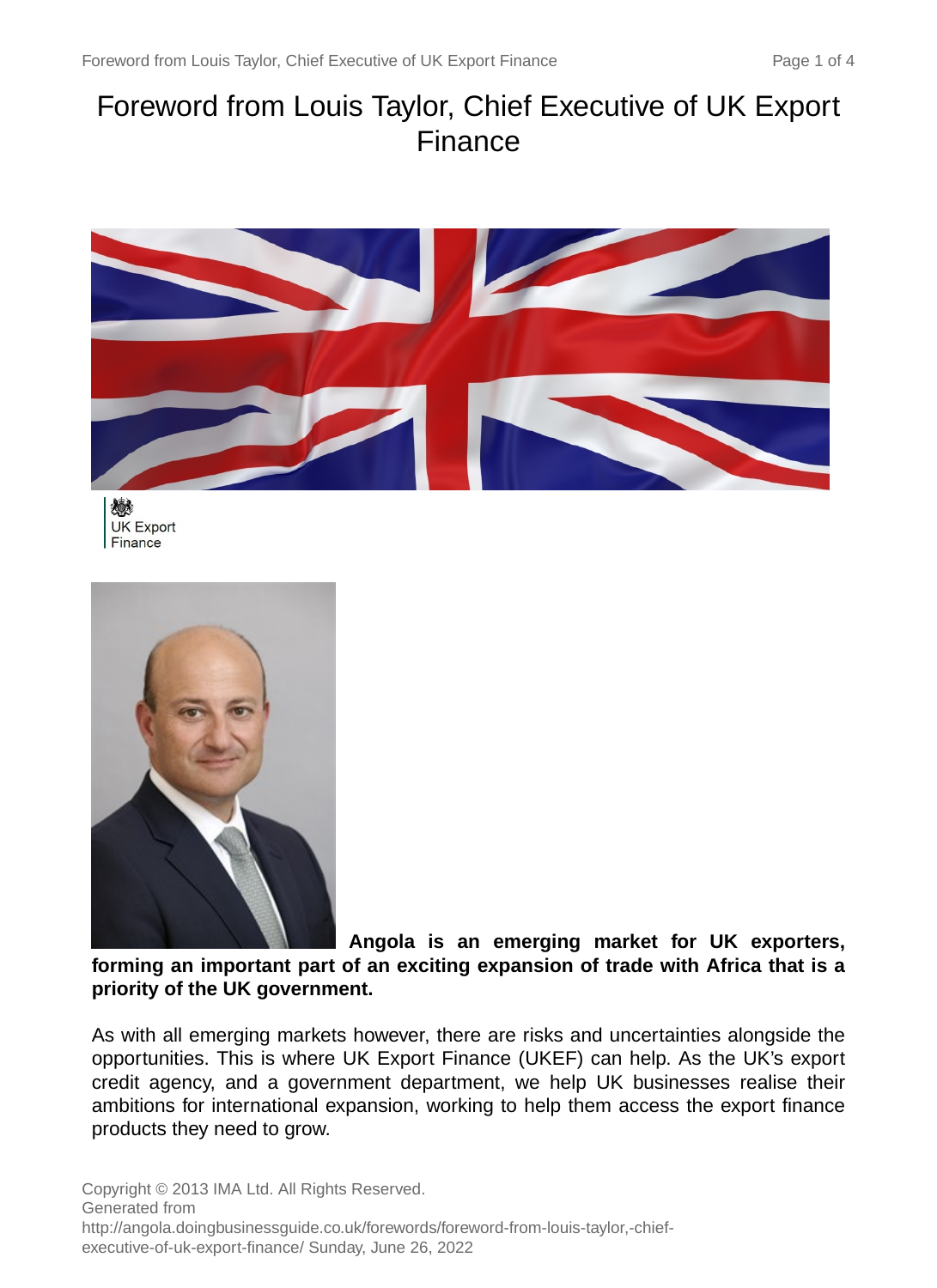UKEF provides insurance to exporters and guarantees to banks to share the risks of providing export finance. In addition, we can make loans to overseas buyers of goods and services from the UK. Overall, our products can help tackle three of the most common barriers to exporting: strains on cashflow; risk of non-payment; and availability of finance for overseas buyers.

Over the past four years, UKEF has supported UK exports across all sectors to 19 African nations, from Algeria to Zambia. We continue to build on this and are looking to support transactions in more countries across the region – including Angola, the subject of this handy guide.

A typical recent example of UKEF support for an export to Africa was the guarantee of 80% of a bond needed by Herefordshire-based Micron Sprayers, to fulfil a contract to supply agricultural equipment to a cotton producer in Cameroon. Our support allowed the contract to go ahead without affecting the UK company's ability to borrow working capital from its bank, allowing it to bid for several new contracts in Africa.

This is just one example of how we can help a business grow by backing its trade ambitions. We look forward to many more examples in the years ahead.

**Louis Taylor Chief Executive of UK Export Finance** www.gov.uk/government/organisations/uk-export-finance

Sponsored By:

#### **Urban Requalification / Investments / Real Estate & Property Services**



**Energy / Case Study**



#### **Investment Management**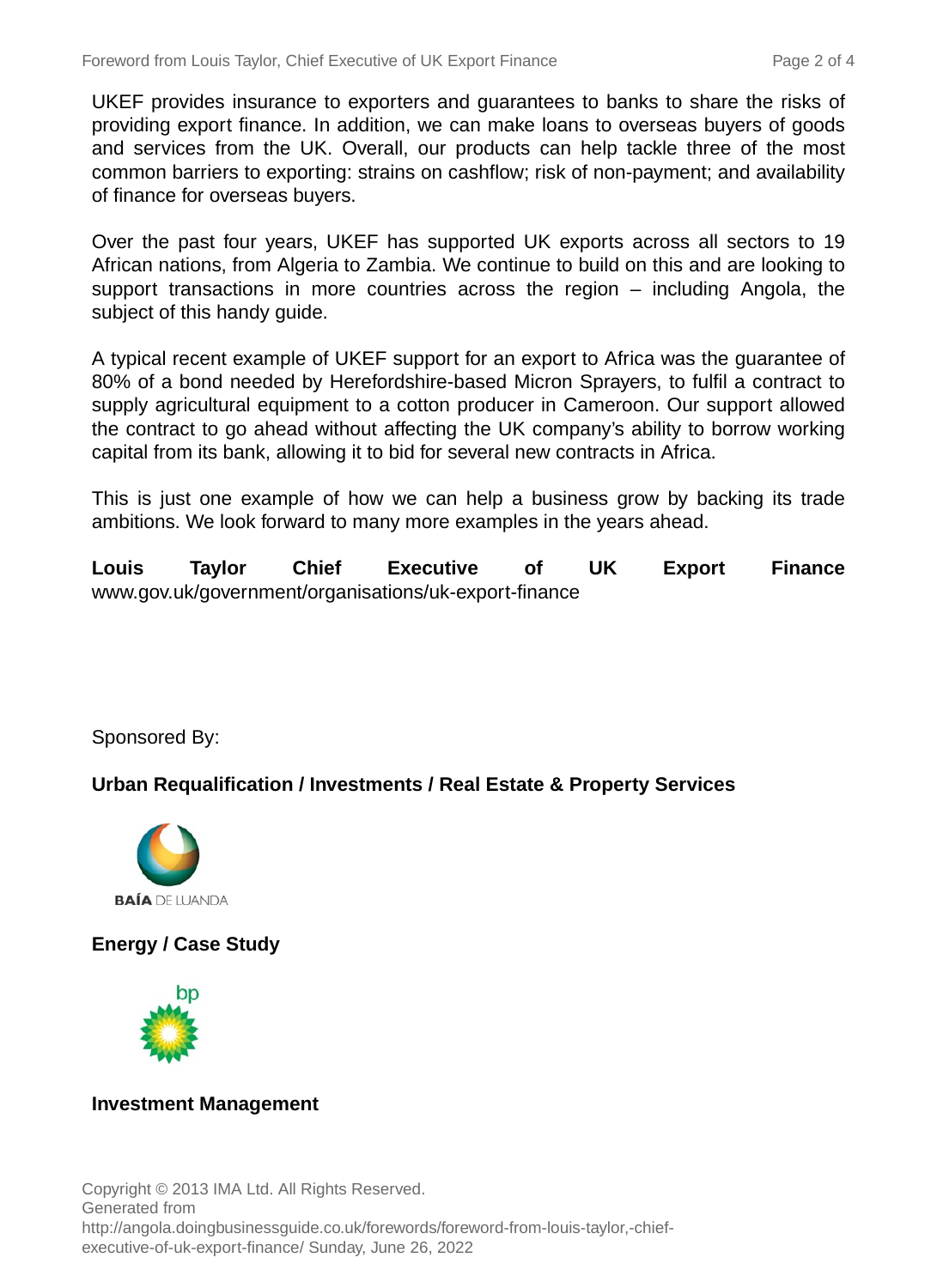

#### **Security / Risk Services**



**Professional Business Services**



**Logistics / Shipping & Supply Chain**



**Energy**



## **Banking / Financial Services**



## **ICT & Telecommunications**



;

Copyright © 2013 IMA Ltd. All Rights Reserved. Generated from http://angola.doingbusinessguide.co.uk/forewords/foreword-from-louis-taylor,-chiefexecutive-of-uk-export-finance/ Sunday, June 26, 2022